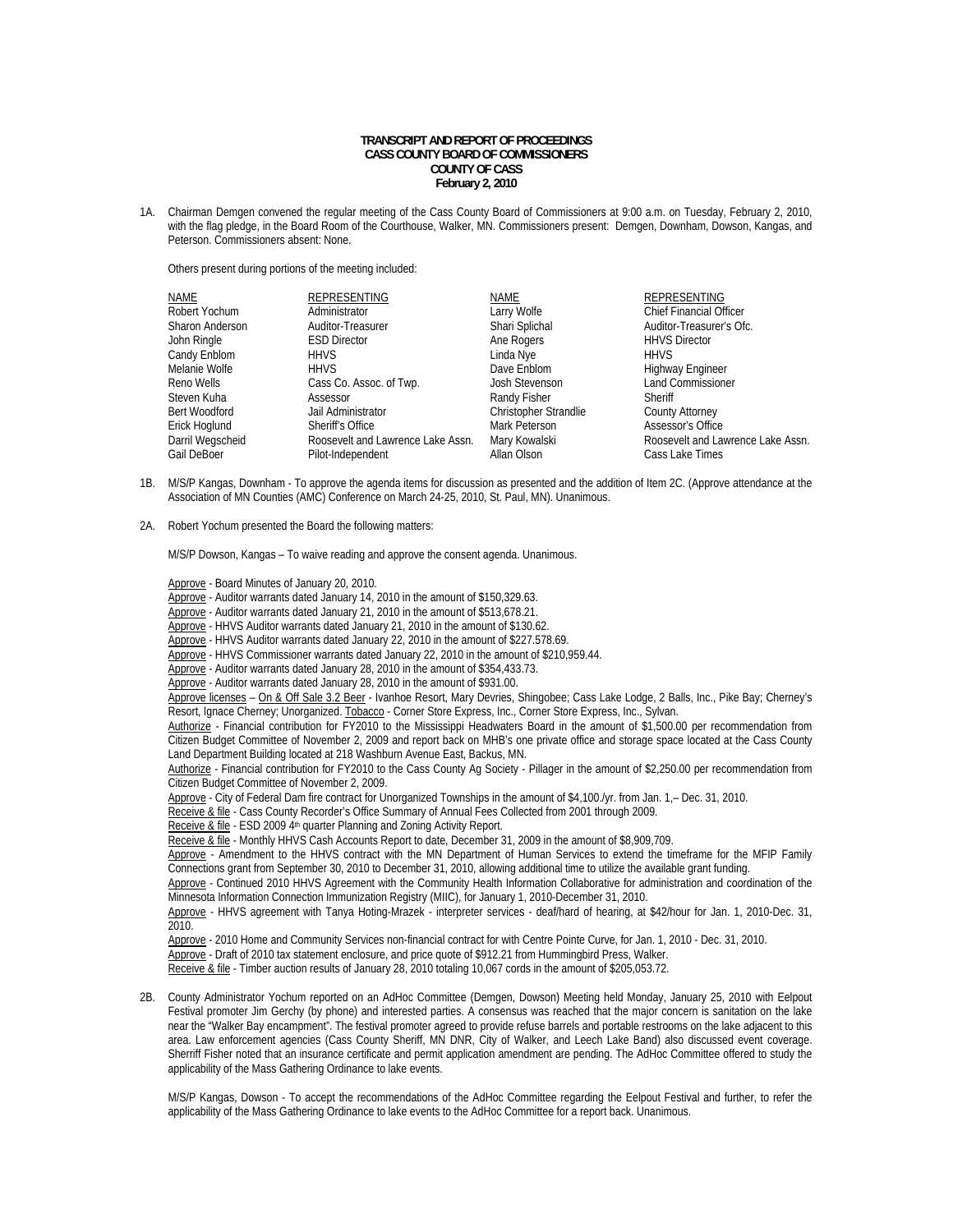3A. HHVS Director Ane Rogers presented the Child Placement Costs for December 2009, in the amount of \$205,876.00 and reported related 2009 County property tax actual expenditures of \$1,669,154.00

M/S/P Downham, Peterson – To receive & file the Child Placement Costs for December 2009, in the amount of \$205,876. Unanimous.

3B. Linda Nye, HHVS Child Support Supervisor reported on the Minnesota Department of Human Services study Child Support Service Delivery Model Project. Ms. Nye added that the study was conducted due to rising caseloads, increased customer service demands, increased competition among states for federal funding, the decline in cost effectiveness of Minnesota's child support program, and the need to replace the statewide child support computer system. The study reviewed 3 potential structural options for Minnesota – State operated regional offices, County operated regional offices with enhanced governance by the State and County operated with enhanced governance by the State. The study is recommending the first option which removes the child support program from county administration and makes it a State run program. HHVS Financial Supervisor Melanie Wolfe reported a current County property tax effort of \$106,000.00 and allocated costs of \$164,000.00 – future County financial responsibility under a State system is unknown at this time.

M/S/P Kangas, Peterson – To receive and file the Child Support Service Delivery Model report. Unanimous.

3C. Ms. Rogers presented a report on the General Assistance Medical Care Program (GAMC). The program was unallotted by Governor Pawlenty beginning March 1, 2010. The affected client's in Cass County would be 150 clients on GAMC and 183 on Transitional MNCare. Financial exposure to Cass County is anywhere between \$10,000.00 and \$200,000.00. Ms. Rogers added that potential changes in Federal funding may keep the GAMC program intact. "Early expansion States" like Minnesota may receive a federal match on coverage of childless adults to 133% of poverty beginning April 1, 2010. In the meantime, State legislation is pending.

M/S/P Kangas, Peterson – To receive and file the General Assistance Medical Care Program (GAMC) update. Unanimous.

4A. Chief Financial Officer Larry Wolfe presented the Conservation Fund 73 Budget Report. Mr. Wolfe explained that in the year of 2000 the MN legislature directed Cass County and other counties to sell former State lakeshore lease lots and to legally reserve the principal amount of the proceeds in perpetuity (approximately \$4.0million). The interest earnings are available to Cass County for "improvement of natural resources". Mr. Wolfe summarized activity to date: interest revenue of \$1,381,885.64, expenses of \$740,788.09, committed costs of \$444,643.90, and an uncommitted balance of \$196,453.65.

M/S/P Dowson, Downham – To receive and file the Conservation Fund 73 project budget summary as presented. Unanimous.

5A. ESD Director John Ringle introduced Darril Wegscheid and Mary Kowalski from the Roosevelt, and Lawrence Area Lakes Association. The Area Lake Association requested Conservation Fund 73 matching funds for voluntary ISTS compliance inspections on the Lakes of Leavitt, Lawrence, Smokey Hollow and Roosevelt (North and South) in the amount of \$30,000.00 (\$15,000.00 per year for 5 basins over the next two years). Mr. Ringle also informed the Board that the Roosevelt Lake and Lawrence Lakes Association have been awarded an additional \$44,000.00 from the BWSR Clean Water Legacy Grant Program.

M/S/P Peterson, Dowson – To approve allocating \$30,000.00 from Conservation Trust Fund #73 to the Roosevelt, and Lawrence Area Lakes Association for voluntary ISTS compliance inspections, and to authorize year one funding of \$15,000.00, and further that year two funding (\$15,000.00) will be considered for release after an interim report to the Board of year one activity. Unanimous.

5B. Mr. Ringle presented the 2009 annual Planning and Zoning Activity Report. Mr. Ringle informed the Board that activity was down 10.06% in 2009 compared to 2008 with 1135 permit actions in 2009 versus 1262 permit actions in 2008. Revenue was down on these permit actions by 10.58% from \$327,280.62 in 2008 to \$292,656.15 in 2009. Total revenue was also down 17.32% from \$358,695 in 2008 to \$296,576 in 2009. Mr. Ringle added that this was primarily due to the fact ESD had 13 minor subdivisions and plats totaling \$31,415 in 2008 versus 5 actions totaling \$3,920 in 2009.

M/S/P Downham, Kangas – To accept the 2009 Environmental Services Planning and Zoning Activity Report as presented. Unanimous.

5C. Mr. Ringle discussed the building permit fee structure change by proposing to change the fee schedule for commercial buildings (new structures or additions). It was proposed to charge on a square foot basis at \$0.20 per square foot for licensed resort structures and \$0.30 for all other commercial structures, with a \$150 minimum and \$1,500 maximum. Mr. Ringle added that this action is based on a Commercial Building Permit Fee Study done in 2009, and would lower the permit fees for most resort buildings and re-models. It would not significantly change the permit cost on other commercial buildings until they got over 1500 square ft. Larger structures would pay more until they reached the 5000 square foot maximum charge.

M/S/P Downham, Peterson – To approve the proposed ESD commercial fee decrease to licensed resorts – from \$300-\$545 per structure to \$0.20 per sq. ft per structure (minimum \$150, maximum \$1,500) effective February 2, 2010. Unanimous.

M/S/P Dowson, Peterson – To table the proposed ESD commercial fee increase for other commercial structures, and refer the same to the Environmental Services Department and Commissioner Peterson for a report back to the full Board. Unanimous.

6A. Highway Engineer Dave Enblom presented correspondence requesting a petition to MNDOT to perform a speed zone study on CR#142 (Steamboat Loop NW) in Section 16 of Leech Lake Township. Mr. Enblom added that the road has not had a formal speed limit established since its construction in 1995, and that MNDNR's development of a new bike trail with two road crossings should be considered as well.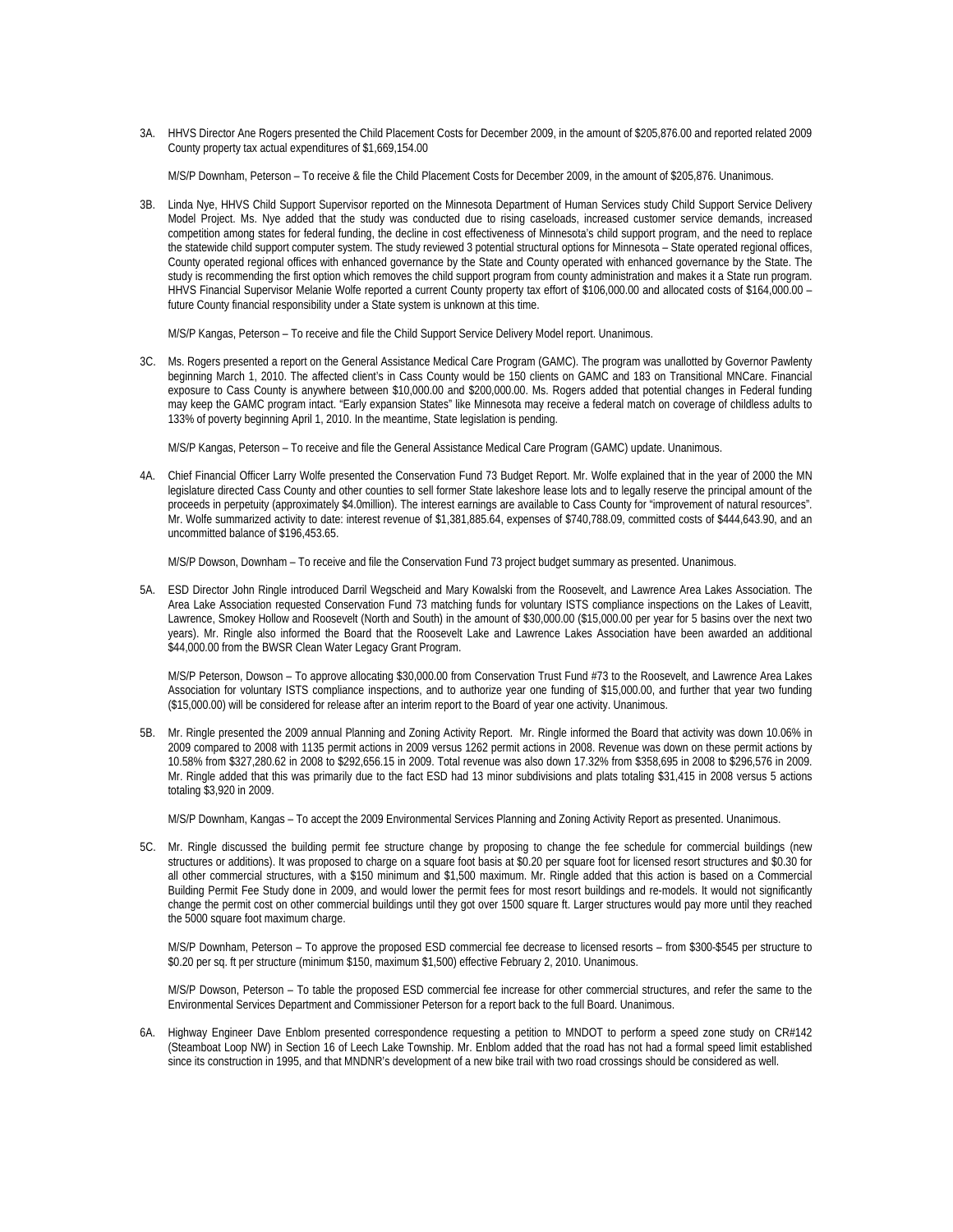Commissioner Downham offered Resolution No. 08–10 and moved its adoption, Commissioner Dowson seconded:

BE IT RESOLVED, the Cass County Board of Commissioners does hereby request that the Minnesota Department of Transportation conduct a traffic investigation to determine the safe and reasonable speed limits for the following highways in Cass County:

## C.R. #142

Resolution No. 08-10 was adopted by majority vote: Ayes: Demgen, Downham, Dowson, Kangas, Peterson. Nays:

- 6B. Mr. Enblom discussed the changes in Federal road sign reflectivity standards. Work plan deadlines include: complete an inventory and replacement plan by 2012, complete replacement of all warning and regulatory signs by 2015, and complete all other signs by 2017. Mr. Enblom informed the Board of the upcoming project planning meeting with the Cass County Townships and Cities on Wednesday, February 17, 2010, beginning at 1:00 p.m. at the Backus Land Department, Backus, MN. No action necessary.
- 6C. Mr. Enblom discussed recent correspondence from the Hackensack Chamber of Commerce supporting the Longville Chamber request to establish of a bike route along County Road #5. Mr. Enblom estimated related signage costs not to exceed \$4,000.00.

M/S/P Peterson, Kangas - To refer the request to the City of Hackensack and the City of Longville for consideration of Conservation Fund #73 as a source of funds for the establishment of a bike route along County Road #5. Unanimous.

7A. Land Commissioner Josh Stevenson reported on several requests from local snowmobile clubs to apply for Capital Improvement Projects in 2010-2011. The Land Department spends about \$30,000.00 a year on forest road and trail maintenance. Mr. Stevenson presented Resolution No. 09-10 to authorize participation in the MN DNR capital improvement grant-in-aid snowmobile trail program. Total project cost is estimated at \$70,000.00 with the Cass County contribution equal to 35% or \$24,500.00 of the actual cost. Commissioner Downham requested a separate report on the Boy River Bridge crossing on CSAH #8.

Commissioner Dowson offered Resolution No. 09-10 and moved its adoption, Commissioner Peterson seconded:

WHEREAS, the MN DNR has established the Minnesota Snowmobile Trails Assistance Program Funding of Capital Improvement Projects and;

WHEREAS, multiple Cass County Grant-In-Aid Snowmobile trails have been identified by local clubs as having needs for improvements that exceed normal maintenance costs.

NOW, THEREFORE, BE IT RESOLVED, that the Cass County Board of Commissioners hereby authorizes the Cass County Land Department to participate in a grant agreement with the Department of Natural Resources for repairs to Cass County Grant-In-Aid using the Minnesota Snowmobile Trails Assistance Program Funding of Capital Improvement Projects. The total project cost is estimated at \$70,000.00 with the Cass County contribution equal to 35% of the actual cost.

Resolution No. 09-10 was adopted by majority vote: Ayes: Demgen, Downham, Dowson, Kangas, Peterson. Nays: None.

7B. Mr. Stevenson discussed an easement request from the Hodder Family in Section 3 of Crooked Lake Township. Per policy the request was referred to Crooked Lake Township. Mr. Stevenson reported that Crooked Lake Township reviewed the matter and recommends that Cass County not issue an easement to this property on the grounds that it already has access. If the Board follows the recommendation of the Township and our current policy, there is no need for an opinion from the Natural Resource Advisory Committee.

M/S/P Peterson, Downham - To deny the Hodder Family easement request in Section 3 of Crooked Lake Township as recommended by Crooked Lake Township. Unanimous.

7C. Mr. Stevenson reported back on the Ad-Hoc Committee (Kangas, Peterson) Meeting of Wednesday, January 20, 2010 regarding Timber Trespass Policy. The Committee discussed current timber trespass practices and the Land Department request for a written Board policy. Land Commissioner Stevenson reported that recent intentional timber trespasses were considered settled by the Land Department upon payment of triple stumpage. Mr. Stevenson indicated that unintentional timber trespass has been negotiated by the Land Department with advice from the County Attorney.

M/S/P Kangas, Peterson – To accept the recommendations from the AdHoc Committee regarding Timber Trespass Policy and further to make it a part of the Cass County Land Department Policy and Procedures Manual to include: 1. The Land Department Resource Managers will submit written reports of any suspected timber trespass. 2. The Land Commissioner will promptly consult the County Attorney to determine: a). if a timber trespass has occurred, b). if the trespass is intentional or unintentional, c). an estimate of damages, e). an assessment of damages to the parties, f). any subsequent actions to mitigate all parties' losses. 3. The County Board authorizes the Land Commissioner, under direction of the County Attorney, to resolve all matters that involve unintentional timber trespass. 4. The County Board role is to establish policy and does not wish to undermine future natural resource management or the credibility of individual operators, therefore, will not hear individual permit holder appeals, which are best determined by the District Court. 5. The Land Department will be consistent in resolution practices that respect industry methods of operation and the forest management plan. 6. The Land Department will advise the County Board and related Departments of all trespass matters on a case by case basis. Unanimous.

8A. Sheriff Randy Fisher presented the Allied Radio Matrix for Emergency Response (ARMER) Participation Plan for Cass County dated January 25, 2010 prepared by GeoComm. Sheriff Fisher explained that the plan documents Cass County's decision to be "full participants" in the ARMER system once fully implemented. Sheriff Fisher added that the Cass County Radio Users Group representing approximately 36 public